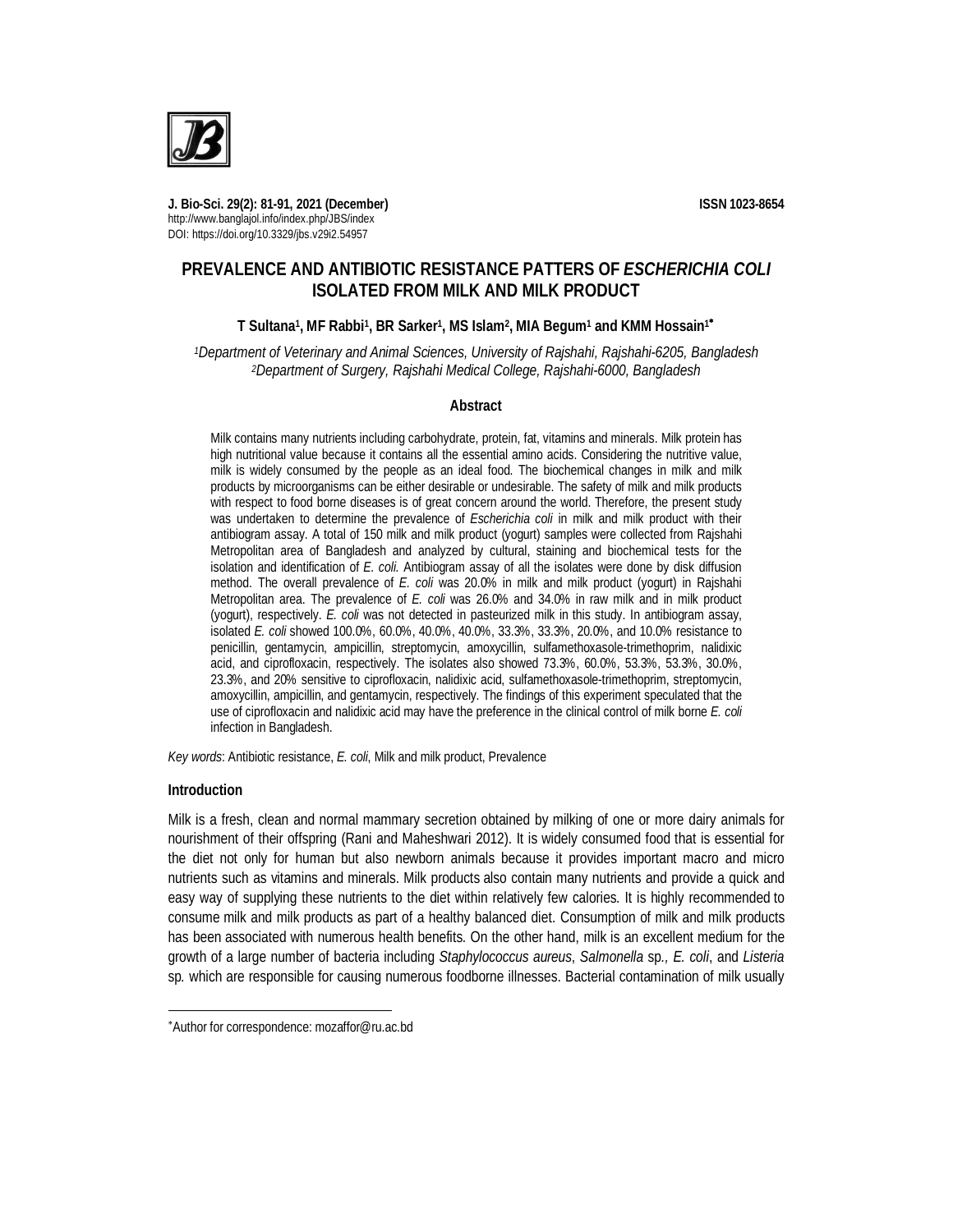occurs during the milking process and this depends on sanitary condition of the environment, utensils used for milking, and milking personnel. It could also result from microorganisms that enter the udder through the teat canal (Smith et al. 2007). The safety of milk with respect to food borne diseases is of great concern around the World. The *E. coli* is a multi-talented, enteric, Gram-negative, rod shaped, flagellated, motile, oxidase negative, and facultative anaerobic bacteria under the family *Enterobacteriaceae*. The strains of *E. coli* are widely distributed in nature, being present in soil and surface water, and in animal and human feces. The *E. coli* is found habitually in the large intestine of vertebrates usually as a part of the normal flora. The *E. coli* and other facultative anaerobes constitute about 0.1% of gut flora (Eckburg et al. 2009) and oro-fecal transmission is the major route through which pathogenic strains of the bacterium cause disease. Most strains of *E. coli* live as commensals, many perhaps all are opportunistic pathogens of humans and animals (Levine 1984). There are also pathogenic strains of *E. coli* that when ingested, cause gastrointestinal illness in healthy humans and animals. The pathogenicity of *E. coli* strains is due to the presence of one or more virulence factors including invasiveness factors, heat labile and heat stable enterotoxins, verotxins, and colonization factors (Smith and Haibs 1967). Two types of enterotoxins are produced by enterotoxigenic *E. coli* (ETEC); a high molecular weight, immunogenic, heat labile toxin (LT) and/or a low molecular weight, non-immunogenic, heat stable toxin (ST). The shiga toxigenic *E. coli* (STEC) strains have also been described in Latin America, India and other developing countries (Kaddu-Mulindw et al. 2001). In Bangladesh, the predominant group of *E. coli* associated with childhood diarrhea is enterotoxigenic *E. coli* accounting for approximately 20% of all diarrheal cases (Qadri et al. 2005). Antibiotic is randomly being used for the treatment purpose in Bangladesh for many years. Knowledge of antimicrobial sensitivity pattern is important in selecting the appropriate therapy. Most of the people are not well aware about the schedule of antibiotic course. As a result, a new generation of virulent and resistant type of *E. coli* is produced due to incomplete course of treatment of man and animal (Marshall et al. 1990). Therefore, new generation of antibiotics will be required for the prevention and control of such type of bacterial diseases. Additionally, *E. coli* is genetically the most versatile bacterium and is the source of many plasmid and phage mediated genes (Saylers and Whitt 2002). The present study was therefore conducted to isolate and identify *E. coli* from milk and milk product and antimicrobial sensitivity assay of this bacterium that has public health significance.

#### **Materials and Methods**

#### **The study area and sources of samples**

The study was conducted in raw milk, pasteurized milk, and milk product (yogurt) collected from different farms and sale outlets in Rajshahi Metropolitan area of Bangladesh. Fifty raw milk samples (10 from each farm), fifty pasteurized milk samples (10 from each company), and fifty milk product (yogurt) samples (10 from each selling shops) were randomly collected and brought to the Microbiology Laboratory, Department of Veterinary and Animal Sciences, University of Rajshahi, Rajshahi-6205, Bangladesh. Yogurt samples were diluted with distilled water for the isolation and identification of *E. coli.*

#### **Isolation and identification of** *E. coli*

After enrichment in nutrient broth, a loopful of enriched culture was taken on a sterile glass slide and Gram's staining was performed for morphology study. Then the broth culture of bacteria was inoculated on nutrient agar by streak plate technique and inoculated at 37°C for 24 hours for the development of colonies. The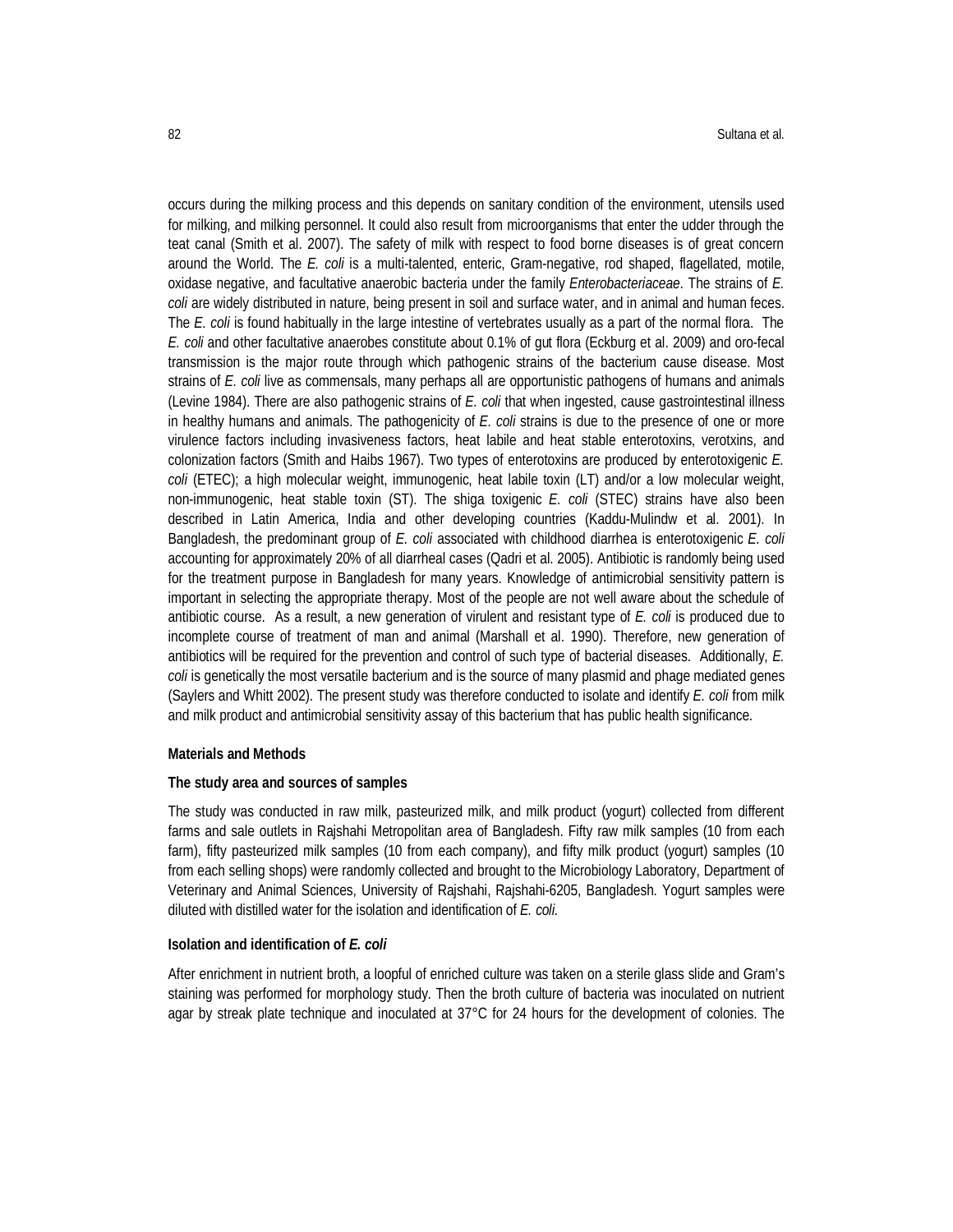colony on primary culture was repeatedly sub-cultured on different selective culture media (EMB agar, MacConkey agar and blood agar) by the streak plate technique until the pure culture with homogenous colonies was obtained. Identification of *E. coli* was done through a series of biochemical tests.

## **Colony morphology**

The colony morphology of the isolated *E. coli* was studied as mentioned by Merchant and Packer (1967). Colony morphology such as shape, size, surface texture, edge and elevation, color, and opacity developed after 24 hours of incubation were carefully studied and recorded.

## **Gram's staining**

Gram's staining was performed according to the method described by Cheesbrough (1985). In brief, a small colony was picked up with a bacteriological loop, smeared on separate glass slides and fixed by gently heating. Crystal violet was applied on each smear to stain for two minutes and washed with running tap water. Few drops of Gram's iodine was added as mordent for one minute and again washed with running tap water. Acetone alcohol was added for a few seconds as a decolouring agent. After washing with water, safranin was added as a counter stain and allowed to stain for 2 minutes. The slides were washed with water, blotted and dried in air, and examined under a microscope with high power objective (100X) using immersion oil.

## **Biochemical studies for the identification of** *E. coli*

Pure culture of *E. coli* was subjected to different biochemical tests like sugar fermentation test (with five basic sugars for the production of acid with or without H2S gas), catalase test, indole test, MR test, VP test, Simmon's citrate reaction and TSI agar slant reaction. Standard methods were followed to conduct these tests and interpretation (Cowan 1985).

## **Antibiogram assay of isolated** *E. coli*

The disk diffusion method (Bauer et al. 1966, Jorgensen and Turnidge 2015) was used to test the antibiotic susceptibility of the *E. coli* isolates. In brief, pure colonies of the *E. coli* isolates were separately inoculated in nutrient broth and incubated at 37°C for overnight. Then 100 µl of broth culture was taken and placed on Mueller Hinton agar plate and spread evenly with a sterile glass rod spreader. The antibiotic disks were placed on the surface of the agar plates keeping about 1cm apart. After 18 to 20 hours of incubation at 37°C, each agar plate was examined. The susceptibility test of the *E. coli* was done against eight commonly used antibiotic including; penicillin, gentamycin, ampicillin, amoxycillin, streptomycin, ciprofloxacin, sulfamethoxazole-trimethoprim, and nalidixic acid. According to the Clinical and Laboratory Standards Institute (CLSI 2017) susceptibility zones were measured and interpreted (Table 1).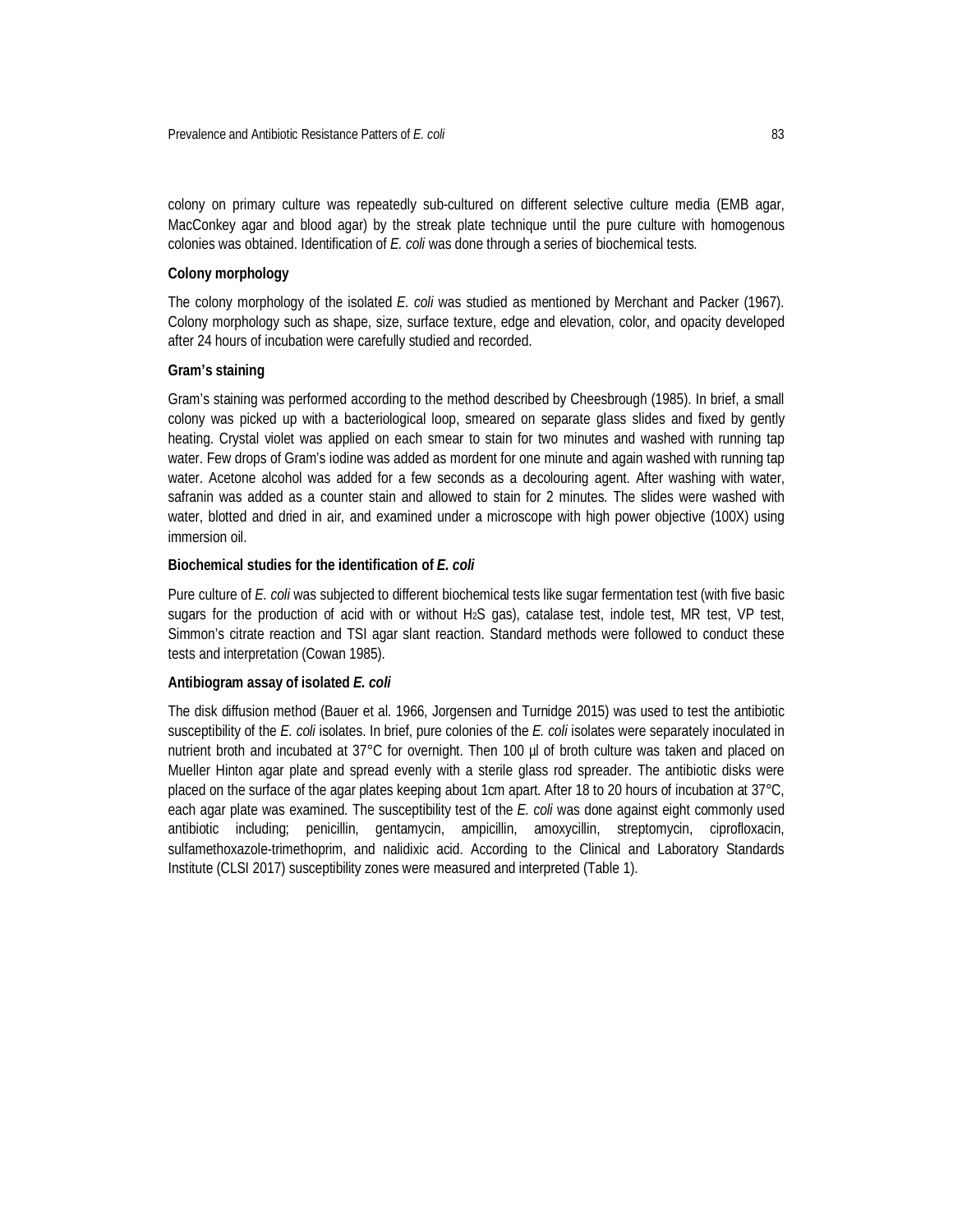| Name of used antibiotics      | Disk concentration<br>(µg/disk) |           | Interpretation of results<br>(zone diameter in mm) |           |
|-------------------------------|---------------------------------|-----------|----------------------------------------------------|-----------|
|                               |                                 | R         |                                                    | S         |
| Penicillin                    | 10                              | $\leq 11$ | $12 - 21$                                          | $\geq$ 22 |
| Gentamycin                    | 10                              | ≤12       | $13-14$                                            | $\geq 15$ |
| Ampicillin                    | 25                              | ≤13       | $14-16$                                            | $\geq$ 17 |
| Amoxycillin                   | 30                              | ≤13       | 14-17                                              | ≥18       |
| Streptomycin                  | 10                              | $\leq 11$ | $12 - 14$                                          | $\geq 15$ |
| Ciprofloxacin                 | 5                               | $\leq 15$ | $16-20$                                            | $\geq$ 21 |
| Sulfamethoxazole-trimethoprim | 25                              | ≤10       | $11 - 15$                                          | $\geq 16$ |
| Nalidixic acid                | 30                              | ≤14       | $15-16$                                            | ≥17       |

**Table 1.** Zone diameter interpretative standards for antimicrobial resistance

#### **Results**

## **Cultural characteristics**

The growth of *E. coli* on nutrient agar was indicated by the development of smooth, circular, white to grayish white colonies and on EMB by the development of smooth, circular, greenish-black color colonies with metallic sheen (Fig. 1). The growth of *E. coli* on MacConkey agar was indicated by the development of bright pink colored colonies and on blood agar by the development of colorless colonies without hemolysis (Table 2).

## **Staining characteristics**

The staining characteristics of the isolated *E. coli* were determined by Gram's staining technique. The microscopic examination of Gram's stained smears of *E. coli* revealed Gram's negative, small rod shaped appearance, arranged in single or paired (Fig. 2 and Table 2).

**Table 2.** Morphology and cultural characteristics of isolated *E. coli* on different agar media

| Cultural characteristics of E. coli on different agar media                     | Staining<br>characteristics                                      |                                                             |                                             |                                                                                       |
|---------------------------------------------------------------------------------|------------------------------------------------------------------|-------------------------------------------------------------|---------------------------------------------|---------------------------------------------------------------------------------------|
| MacConkey agar<br>Nutrient agar<br>Blood agar<br>EMB agar                       |                                                                  |                                                             |                                             |                                                                                       |
| Circular, clear,<br>moist, smooth,<br>low convex and<br>glistening<br>colonies. | Bright pink colored,<br>transparent, smooth,<br>raised colonies. | Greenish-black<br>color colonies<br>with metallic<br>sheen. | Colorless<br>colonies without<br>hemolysis. | Gram negative,<br>small rod shaped<br>appearance,<br>arranged in single<br>or paired. |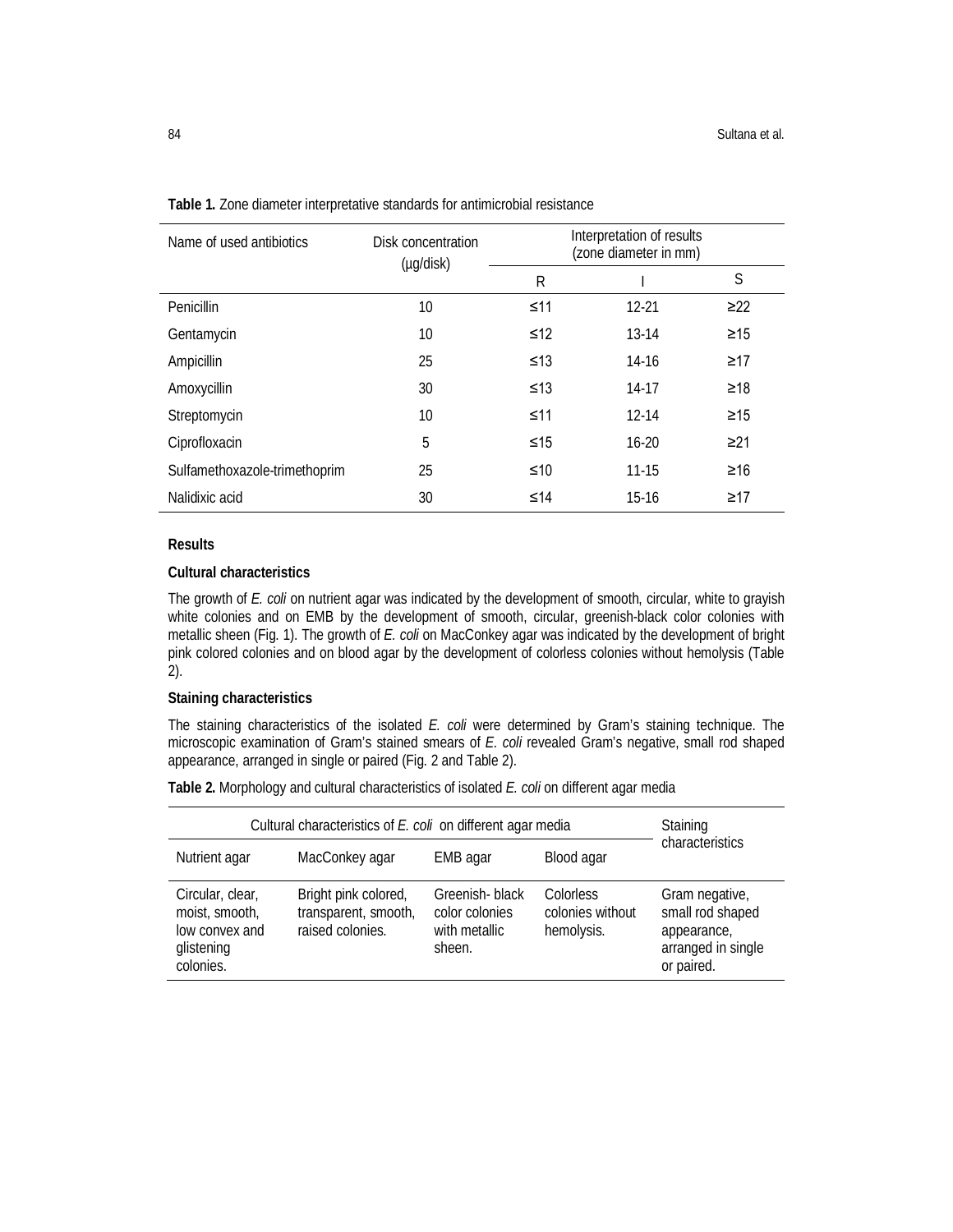

**Fig. 1:** Growth of *E. coli* on EMB agar (greenish-black color colonies with metallic sheen).

**Fig. 2:** Gram's stained *E. coli* (Gram's negative, pink colored, small rod shaped appearance, arranged in single or paired under a light microscope).

## **Biochemical properties**

Isolated *E. coli* fermented dextrose, lactose, sucrose, maltose, and mannitol with the production of acid and gas in sugar fermentation test (Fig. 3). Isolated *E. coli* showed positive results in catalase test, indole test and MR test but showed negative result in VP test and Simmon's citrate reaction (Table 3). Isolated *E. coli*  produced acidic slant and acidic butt (yellow slant and yellow butt) with gas production in TSI agar slant reaction (Table 3).

| <b>Tests</b>                    | Used sugars | Acid production | Gas production | <b>Results</b> |  |
|---------------------------------|-------------|-----------------|----------------|----------------|--|
| Fermentation reaction with five | Dextrose    | $\ddot{}$       | $\ddot{}$      | $^{+}$         |  |
| basic sugars                    | Maltose     | $\ddot{}$       | $\ddot{}$      | $\ddot{}$      |  |
|                                 | Lactose     | $\pmb{+}$       | $^{+}$         | $\ddot{}$      |  |
|                                 | Sucrose     | $\pmb{+}$       | $\ddot{}$      | $\pm$          |  |
|                                 | Mannitol    | $\ddot{}$       | $\ddot{}$      | $\ddot{}$      |  |
| Indole test                     |             |                 |                | $\ddot{}$      |  |
| Catalase test                   |             |                 |                | $\ddot{}$      |  |
| MR test                         |             |                 |                | $\ddot{}$      |  |
| <b>VP</b> test                  |             |                 |                |                |  |
| Simmon's citrate reaction       |             |                 |                |                |  |
| TSI agar slant reaction         | $\ddot{}$   |                 |                |                |  |

**Table 3.** Biochemical properties of isolated *E. coli*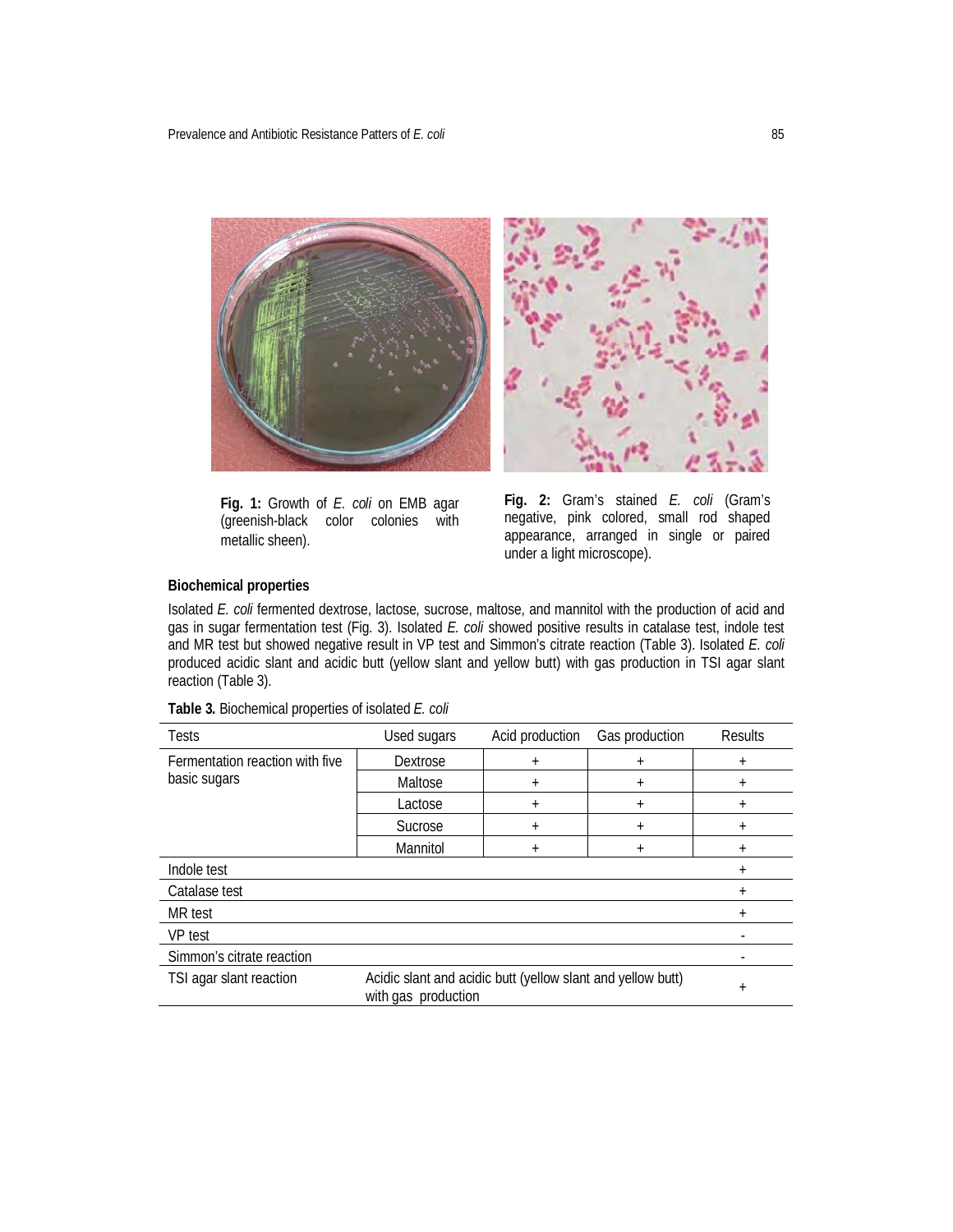

**Fig. 3:** Fermentation activity of isolated *E. coli* with five basic sugars (fermented dextrose, lactose, sucrose, maltose, and mannitol with the production of acid and gas).

## **Prevalence of** *E. coli* **in milk and milk product in Rajshahi Metropolitan area**

The overall prevalence *E. coli* in milk and milk product (yogurt) was 20.0% in Rajshahi Metropolitan area of Bangladesh (Table 3). The prevalence *E. coli* was 26.0% in raw milk (Table 4) and 34.0% in milk product (Table 5). The prevalence *E. coli* was zero percent in pasteurized milk in Rajshahi Metropolitan area.

| Name of samples       | No. of<br>samples<br>tested | No. of<br>positive<br>samples | Percentage of<br>positive<br>samples | Total<br>positive<br>samples | Overall<br>prevalence<br>(%) |
|-----------------------|-----------------------------|-------------------------------|--------------------------------------|------------------------------|------------------------------|
| Raw milk              | 50                          | 13                            | 26.0%                                |                              |                              |
| Milk product (yogurt) | 50                          | 17                            | 34.0%                                | 30                           | 20.0%                        |
| Pasteurized milk      | 50                          |                               | 0                                    |                              |                              |

**Table 3.** Overall prevalence of *E. coli* in milk and milk product in Rajshahi Metropolitan area

| Table 4. Prevalence of E. coli in raw milk in Rajshahi Metropolitan area |  |  |  |  |
|--------------------------------------------------------------------------|--|--|--|--|
|                                                                          |  |  |  |  |

| Name of samples | No. of samples tested | No. of positive samples | Overall prevalence (%) |
|-----------------|-----------------------|-------------------------|------------------------|
| RM <sub>1</sub> | 10                    |                         |                        |
| RM <sub>2</sub> | 10                    |                         |                        |
| RM <sub>3</sub> | 10                    | 3                       | 26.0%                  |
| RM <sub>4</sub> | 10                    |                         |                        |
| RM <sub>5</sub> | 10                    |                         |                        |

RM = Raw milk.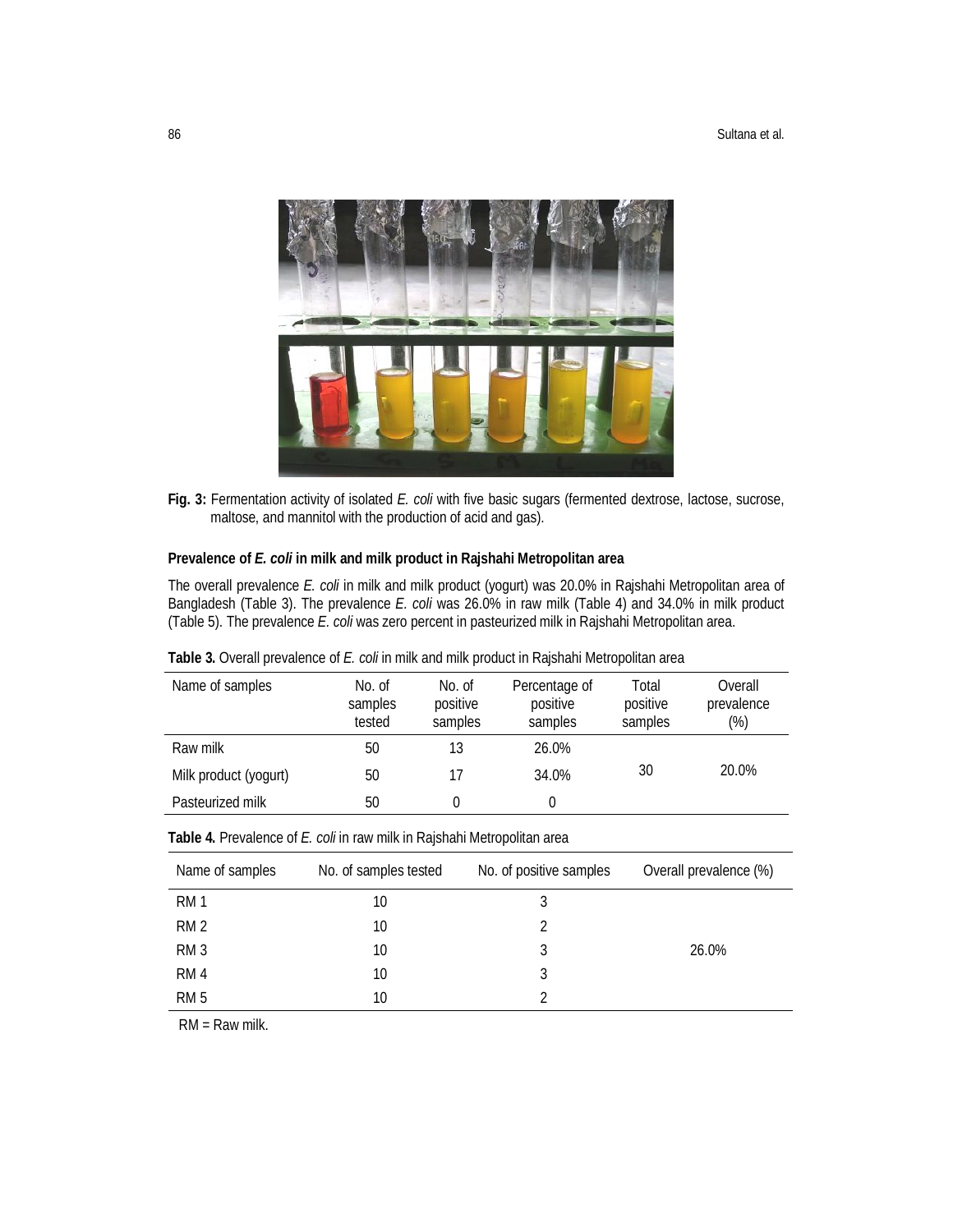| Name of samples | No. of samples tested | No. of positive samples | Overall prevalence (%) |
|-----------------|-----------------------|-------------------------|------------------------|
| MP <sub>1</sub> | 10                    | 4                       |                        |
| MP <sub>2</sub> | 10                    | 2                       |                        |
| MP <sub>3</sub> | 10                    | 3                       | 34.0%                  |
| MP <sub>4</sub> | 10                    | 4                       |                        |
| MP <sub>5</sub> | 10                    | 4                       |                        |

**Table 5.** Prevalence of *E. coli* in milk product in Rajshahi Metropolitan area

MP = Milk product.

## **Antibiotic sensitivity and resistance patterns of the isolated** *E. coli*

The results of antibiotic sensitivity assay of isolated *E. coli* showed 100.0%, 60.0%, 40.0%, 40.0%, 33.3%, 33.3%, 20.0%, and 10.0% resistance to penicillin, gentamycin, ampicillin, streptomycin, amoxycillin, sulfamethoxasole-trimethoprim, nalidixic acid, and ciprofloxacin, respectively (Table 6 and Fig. 5). In sensitivity assay, isolates showed 73.3%, 60.0%, 53.3%, 53.3%, 30.0%, 23.3%, and 20% sensitive to ciprofloxacin, nalidixic acid, streptomycin, sulfamethoxasole-trimethoprim, amoxycillin, ampicillin, and gentamycin, respectively ( Table 6 and Fig. 5). There was no sensitivity found to penicillin (Table 6 and Fig. 4). The isolates also showed intermediate sensitive to ampicillin (36.7%), amoxycillin (36.7%), gentamycin (20.0%), nalixic acid (20.0%), ciprofloxacin (16.7%), sulfamethoxasole-trimethoprim (13.3%), and streptomycin (6.7%).

| Name of used antibiotics      | Resistance patterns ( $n = 30$ ) |                            |               |  |  |
|-------------------------------|----------------------------------|----------------------------|---------------|--|--|
|                               | Sensitive (%)                    | Intermediate sensitive (%) | Resistant (%) |  |  |
| Penicillin                    | 0                                | 0                          | 30 (100%)     |  |  |
| Gentamycin                    | $6(20.0\%)$                      | $6(20.0\%)$                | 18 (60.0%)    |  |  |
| Ampicillin                    | 7(23.3%)                         | 11 (36.7%)                 | 12 (40.0%)    |  |  |
| Amoxycillin                   | $9(30.0\%)$                      | 11 (36.7%)                 | 10 (33.3%)    |  |  |
| Streptomycin                  | 16 (53.3%)                       | 2(6.7%)                    | 12 (40.0%)    |  |  |
| Ciprofloxacin                 | 22 (73.3%)                       | 5(16.7%)                   | $3(10.0\%)$   |  |  |
| Sulfamethoxazole-trimethoprim | 16 (53.3%)                       | 4 (13.3%)                  | 10 (33.3%)    |  |  |
| Nalidixic acid                | 18 (60.0%)                       | $6(20.0\%)$                | $6(20.0\%)$   |  |  |

**Table 6.** Antibiotic sensitivity and resistance patterns of isolated *E. coli*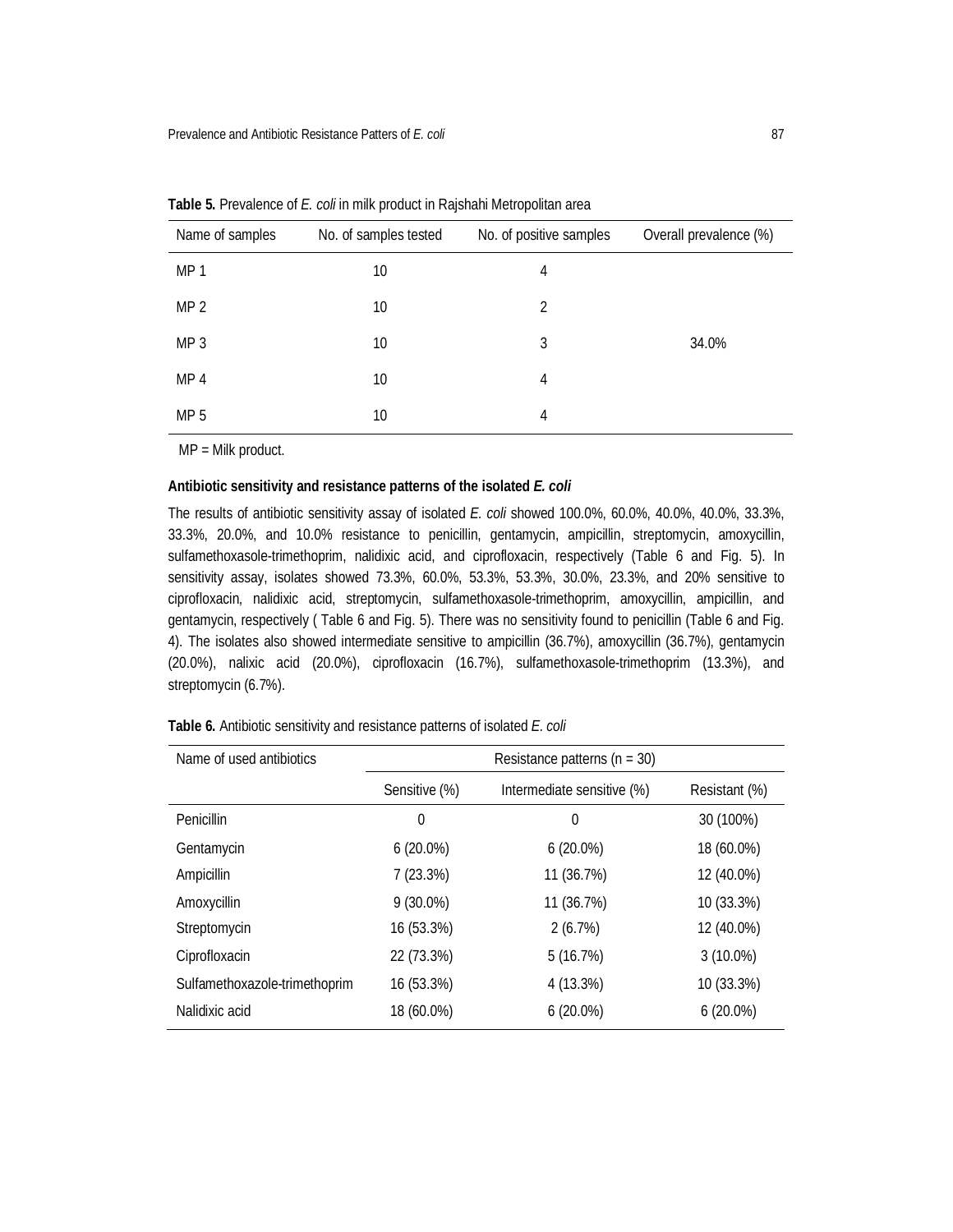

**Fig. 4:** Antibiotic sensitivity and resistance patterns of isolated *E. coli* on Mueller Hinton agar.



**Fig. 5:** Antibiotic sensitivity and resistance patterns of isolated *E. coli* (PEN = Penicillin, GEN = Gentamycin, AMP = Ampicillin, AMX = Amoxycillin, STR = Streptomycin, CIP = Ciprofloxacin, SXT = Sulfamethoxazole-trimethoprim, and NAA = Nalidixic acid).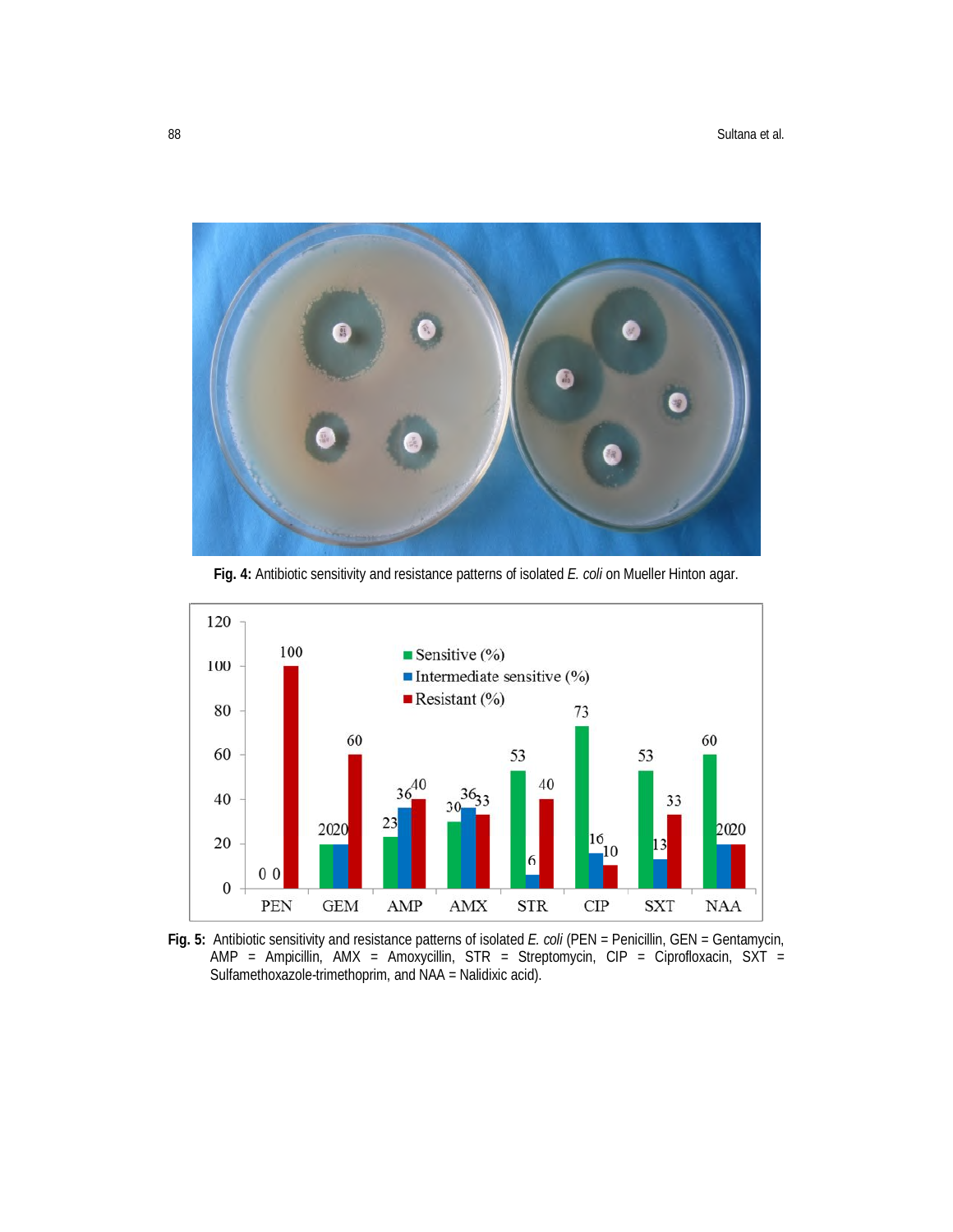#### **Discussion**

In the present study the overall prevalence of *E. coli* was 20.0% in milk and milk product (yogurt) in Rajshahi Metropolitan area of Bangladesh. This finding is in agreement with the findings of Annalselvamalar et al. (2018) who reported that the prevalence of *E. coli* was 24.0% in milk and milk products in Chennai, India. In the current study, the prevalence *E. coli* was 26.0% in raw milk in Rajshahi Metropolitan area. This result is strongly supported by the findings of Zeinhom and Abdel-Latef (2014) who reported that the prevalence of *E. coli* was 26.7% in raw milk in Egypt. Similarly, Hassan et al. (2012) reported 20.9% prevalence of *E. coli* in raw milk in Iran. However, Asmahan and Warda (2011) reported 63.0% prevalence of *E. coli* in raw milk in Sudan, and Hussain et al. (2014) reported 50.0% prevalence of *E. coli* in raw milk in Pakistan. The prevalence of *E. coli* in raw milk is indicative of poor hygienic measures during milking, irregular washing and sterilization of dairy equipments, utensils, milker hands and animal udders, infections of dairy cows which are used for milking purposes, and lack of public and individual hygiene (Sushma et al. 2012). The prevalence of *E. coli* was 34.0% in milk product (yogurt) in our study. Our finding is lower than the findings of Hussain et al. (2014) who reported that the prevalence of *E. coli* was 90.0% in Dahi in Pakistan and higher than the findings of Rahimi et al. (2011) who reported zero percent (0.0%) prevalence of *E. coli* in yogurt in Iran. The prevalence results may vary due to difference in the origin of samples, technique used for collection and transportation of samples or environmental conditions. In the present study no *E. coli* was detected in pasteurized milk. However, Vahedi et al. (2013) reported that the prevalence of *E. coli* was 9.0% in pasteurized milk collected from super markets in Sari city in Iran. Survival of *E. coli* in pasteurized milk depends on the processing techniques of milk. Therefore, the absence of *E. coli* in pasteurized milk is consistent because the processing of these products could be performed at appropriate temperature and time. The occurrence of *E. coli* in milk and milk products probably due to the using of contaminated water in processing dairy product, infected people who produce dairy products, using contaminated equipments and finally lack of public and individual hygiene (Zhu et al. 2005). Isolated *E. coli* showed 100.0%, 60.0%, 40.0%, 40.0%, 33.3%, 33.3%, 20.0%, and 10.0% resistance to penicillin, gentamycin, ampicillin, streptomycin, amoxycillin, sulfamethoxasole-trimethoprim, nalidixic acid, and ciprofloxacin, respectively. The isolates also showed 73.3%, 60.0%, 53.3%, 53.3%, 30.0%, 23.3%, and 20% sensitive to ciprofloxacin, nalidixic acid, streptomycin, sulfamethoxasole-trimethoprim, amoxycillin, ampicillin, and gentamycin, respectively. Our results are in agreement with the findings of Rahimi et al. (2011) and Schroeder et al. (2002). Rahimi et al. (2011) reported that 44.4%, 44.4%, 33.3%, 11.1%, and 11.1% *E. coli* isolated from milk and milk products were resistant to gentamycin, ampicillin, erythromycin, tetracycline, and nalidaxic acid, respectively. Schroeder et al. (2002) reported that 27.0%, 26.0%, 17.0%, and 13.0% isolates of *E. coli* from milk and milk products were resistant to tetracycline, sulphamethoxazole, cephalothin, and ampicillin, respectively. Similarly, Hossain et al. (2021) reported that *E. coli* isolated from chicken eggs were 71.42%, 71.42%, 64.28%, 57.14%, 50.00%, 35.71%, and 21.42% resistant to erythromycin, ampicillin, amoxicillin, tetracycline, ciprofloxacin, doxycycline, and chloramphenicol, respectively in Rajshahi district of Bangladesh. This study indicated that the antibiotic resistant bacteria which exist in the milk of infected animals can be transmitted to human by the ingestion of unpasteurized milk or milk products such as cheese, butter, yogurt and ice cream. However, the mechanism of spreading antibiotic resistant bacteria from food animals to human remains controversial (Adeleke et al. 2000).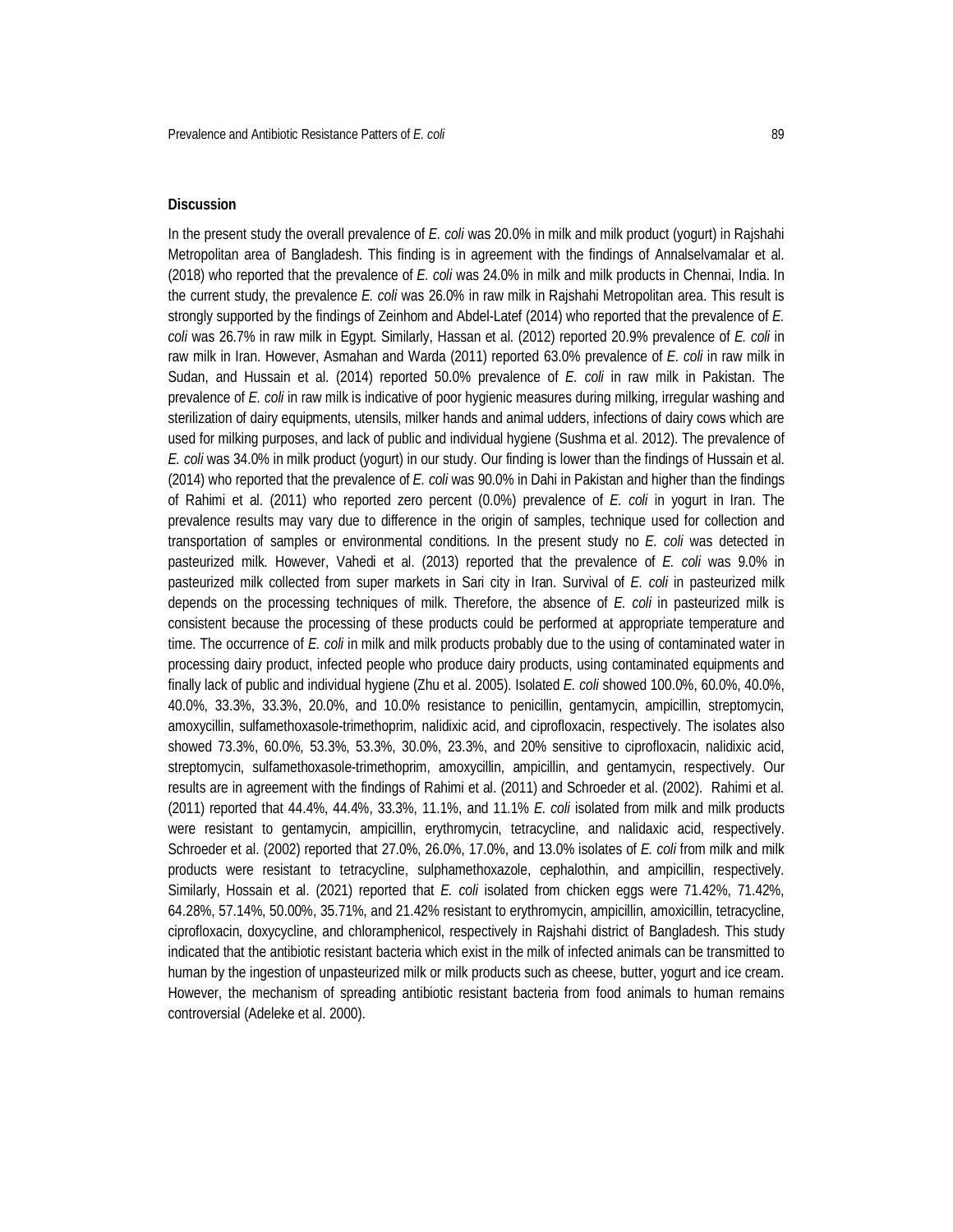#### **Conclusion**

In the present study, the overall prevalence *E. coli* was 20.0% in milk and milk product (yogurt) in Rajshahi Metropolitan area of Bangladesh. Isolated *E. coli* showed 100.0%, 60.0%, 40.0%, 40.0%, 33.3%, 33.3%, 20.0%, and 10.0% resistance to penicillin, gentamycin, ampicillin, streptomycin, amoxycillin, sulfamethoxasole-trimethoprim, nalidixic acid, and ciprofloxacin, respectively. In the context of this study, the prevalence of *E. coli* in raw milk and milk product, and their antibiotic resistance is obviously significant. It could be concluded that the antibiotic resistant *E. coli* from raw milk and milk product may pose a public health hazard to consumers. Thus, the use of antibiotics in the dairy industry should be limited to reduce the development of antibiotic resistant *E. coli* strain.

#### **Acknowledgement**

This research work was financially supported by University Grand Commission (UGC) of Bangladesh is gratefully acknowledged.

#### **References**

- Adeleke OE, Adeniyi BA and Akinrinmisi AA (2000). Microbiological quality of local soymilk: a public health appraisal. African Journal of Biochemical Research, 3: 89-92.
- Annalselvamalar P, Sekar M, Porteen K, Narayan R, Elango A, Kummar MA, Sowmiya M and Devi T (2018). Screening of *E. coli* for its antimicrobial susceptibility pattern in milk and dairy products in Chennai, India. International Journal of Chemical Studies, 6: 35-37.
- Asmahan AA and Warda SA (2011). Incidence of *Escherica coli* in raw cow's milk in Khartoum state. British Journal of Dairy Sciences, 2(1): 23-26.
- Bauer AW, Kirby WMM, Shrris JC and Truck M (1966). Antibiotic susceptibility testing by standardized single disk method. American Journal of Clinical Pathology, 45: 493-496.
- Cheesbrough M (1985). Medical Laboratory Manual for Tropical Countries. 1st Edition. In: Microbiolgy, Doddington, UK.
- Clinical and Laboratory Standards Institute (CLSI) (2017). Performance Standards for Antimicrobial Susceptibility Testing. 26th Edition. CLSI supplement M100S. Wayne, Pennsylvania, USA.
- Cowan S. T (1985). Cowan and Steel's Manual for Identification of Medial Bacteria. 2<sup>nd</sup> Edition. Cambridge University Press, Cambridge, London*.*
- Eckburg PB, Bik EM, Bernsein CN, Purdomj E and Dethlefsenj ET (2009). Diversity of the human intestinal microbial flora. Science, 308 (5728): 1635- 1638.
- Hassan M, Farzan R, Rahimi E, Dehkordi FS and Souod N (2012). Molecular characterization of Shiga toxin-producing *Escherichia coli* isolated from ruminant and donkey raw milk samples and traditional dairy products in Iran. The Scientific World Journal, 12: 13-26.
- Hossain MS, Rahman W, Ali MS, Sultana T and Hossain KMM (2021). Identification and antibiogram assay of *Escherichia coli* isolated from chicken eggs. Journal of Bio-Science, 29(1): 123-133.
- Hussain A, Ali S, Shakir HA, Qazi JI, Ali N and Ullah N (2014). Prevalence of *Eschericha coli* in milk and different milk products sold under market conditions at Lahore. Scientific Journal of Animal Science, 3(1): 22-26.